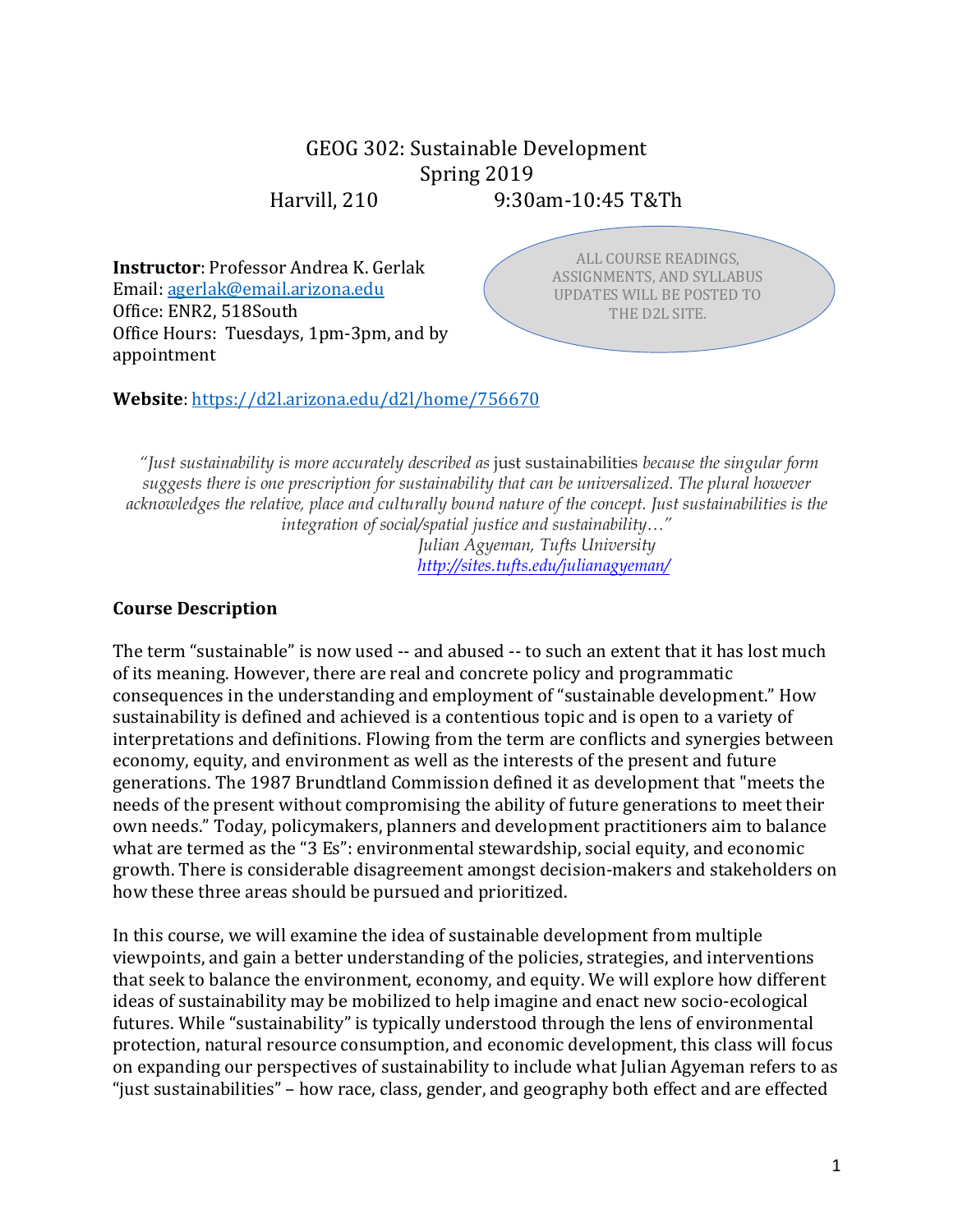by sustainability practices. Through readings, discussions, video and audio, and speakers, we will explore the potentials and challenges of sustainable development.

# **Course Objectives**

This course offers an introduction to sustainable development and how it has been debated and implemented over time. In the process, it is intended to help you read more critically, write more effectively, and to reflect on your own environmental concerns and values.

During this course, you will:

- Discuss the theories of sustainable development and sustainability, as well as its critiques
- Define and articulate the concept of "just sustainabilities"
- Interrogate the pitfalls of sustainable development, particularly as they matter to issues of social justice
- Explore major challenges to sustainable development and proposed strategies for solutions as they relate to issues such as energy, water, food, and transportation
- Develop your own ideas, values, and opinions on appropriate pathways for sustainable development

# **Expected Learning Outcomes**

After participating in this course, you will be able to:

- Assess the ecological, economic, and social sustainability of urban areas
- Effectively communicate verbally and in writing to diverse audiences, publics, and stakeholders
- Apply knowledge of urban and regional development collaboratively

## **Course Format**

There are three weekly class sessions. Participation and attendance are required. These sessions will include a combination of lectures, class discussions, writing assignments and exercises completed outside of class. We will bring in some guest speakers from across campus in order to provide a window into the range of expertise and perspectives on issues of sustainability at UA and in our larger Tucson community. Students taking this class will be expected to actively participate in class, and through assignments and activities. 

## **Course Materials**

There is no required textbook for this course. All required reading and/or visual media will be posted on the course D2L site at least one week in advance of the class meeting for which they are assigned. Students are expected to complete the required reading in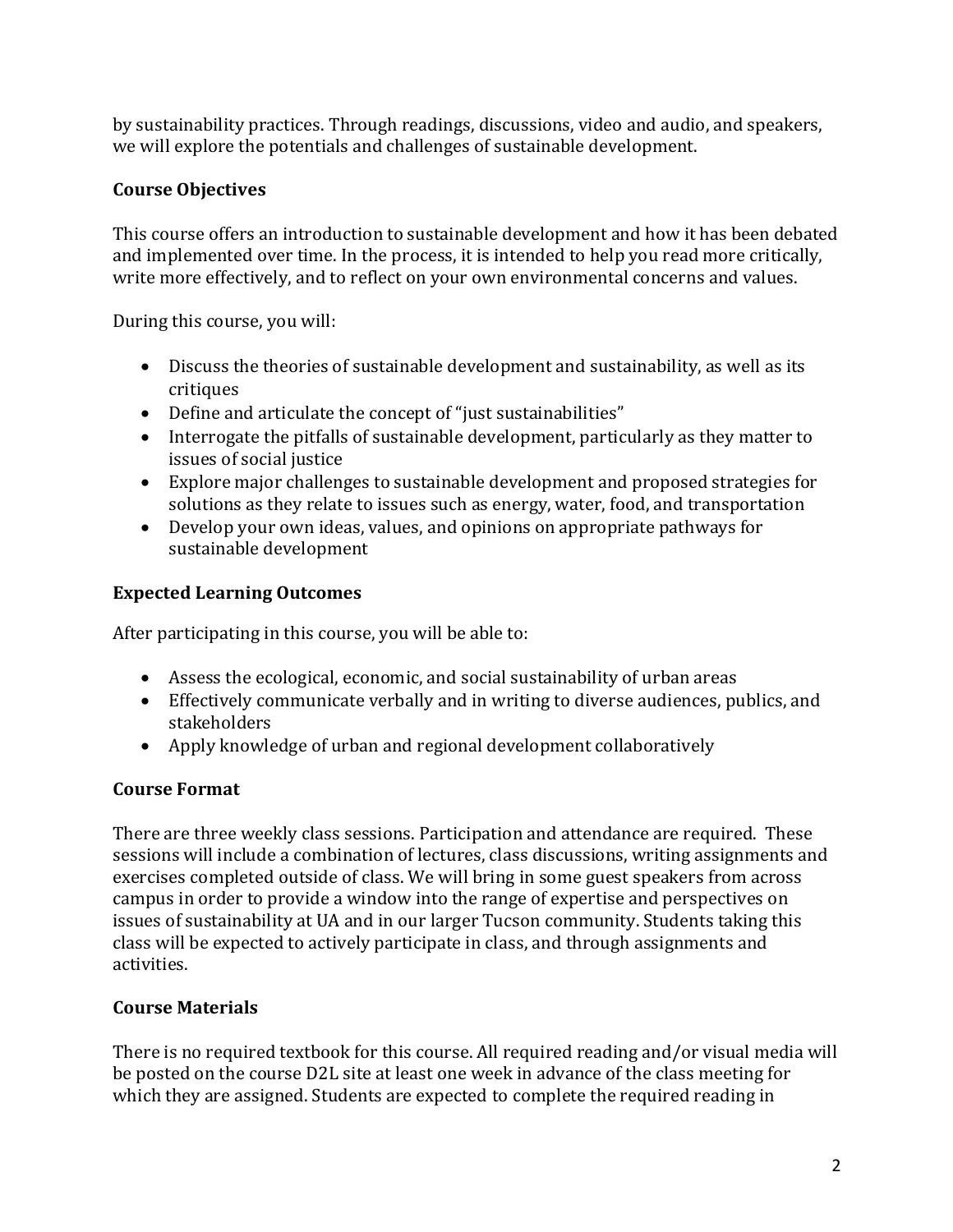preparation for the class meeting. Some assignments may require extra readings (such as journal articles, books or news stories) to be completed.

#### **Course Assignments, Attendance, and Grading**

The course grade will be based on attendance and in-class exercises, & short assignments, a mid-term and final exam, and a group City and Sustainability project. The midterm and final exam will cover material from the readings, lectures, and other audiovisual sources.

Participating in the course and attending class sessions and other course events are vital to the learning process. As such, attendance is required at all lectures and discussion section meetings. Absences may affect a student's final course grade. If you anticipate being absent, are unexpectedly absent, or are unable to participate in class online activities, please contact me as soon as possible. To request a disability-related accommodation to this attendance policy, please contact the Disability Resource Center at (520) 621-3268 or drcinfo@email.arizona.edu. If you are experiencing unexpected barriers to your success in your courses, the Dean of Students Office is a central support resource for all students and may be helpful. The Dean of Students Office is located in the Robert L. Nugent Building, room 100, or call 520-621-7057.

You are expected to complete assignments on time. Late assignments will be penalized 10% for each day they are late.

| <b>Total</b>                          | 100 points<br>100% |
|---------------------------------------|--------------------|
| Final exam                            | 15 points          |
| Group city and sustainability project | 30 points          |
| Mid-term exam                         | 15 points          |
| Short assignments                     | 25 points          |
| Participation and in-class exercises  | 15 points          |
| $\bullet$                             |                    |

#### **Grading Summary**

#### **Extra Credit**

- Attend up to 2 pre-approved public lectures or events and write one-page summary and reaction paper

- 1 point each for possible 2% increase in your grade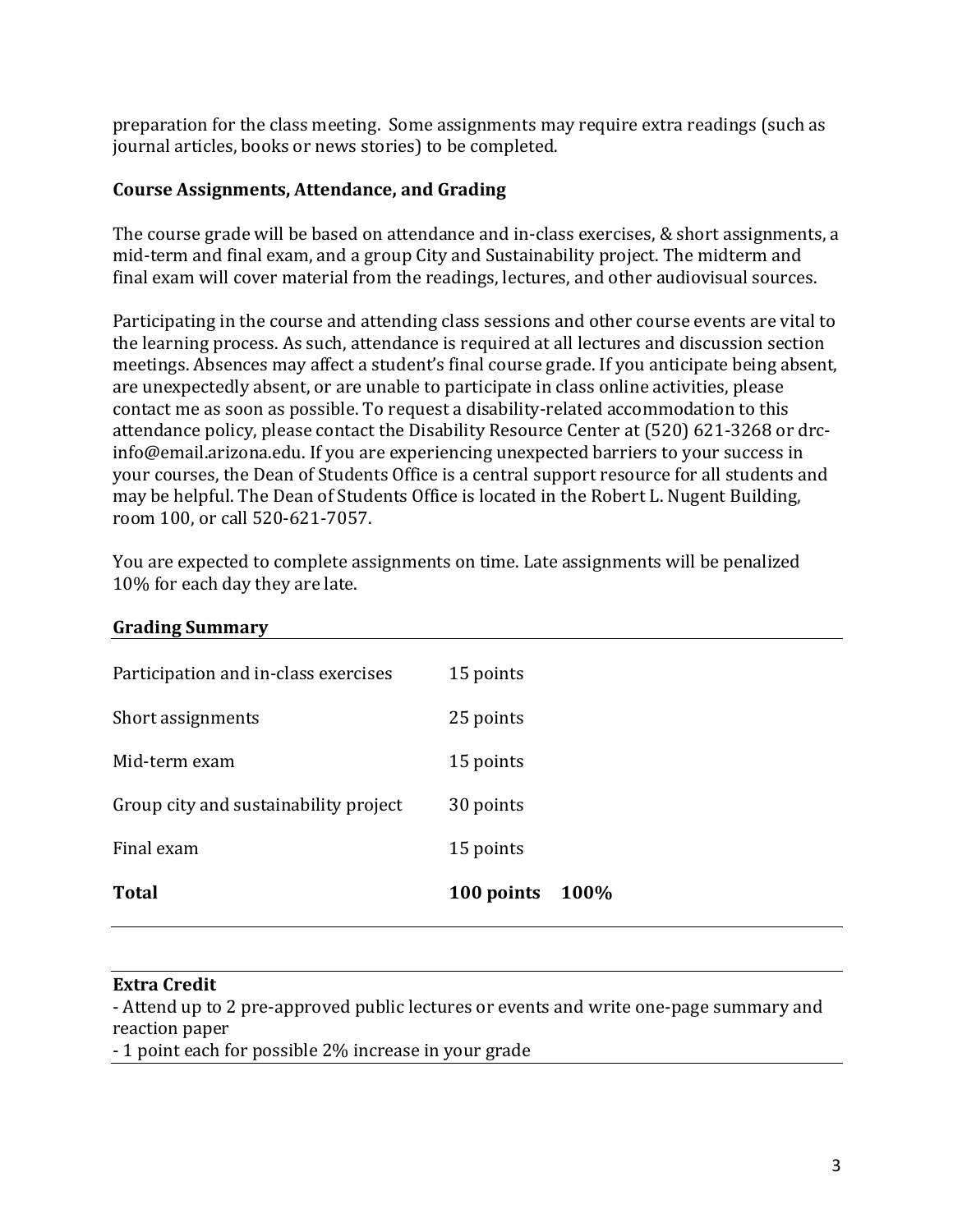Assignments will not be graded on a "curve." Verbal participation in discussions as well as in lecture also plays a part in your final grade. Submitted assignments are expected to represent the highest possible level of scholarship; neatness, accuracy and academic integrity will be considered when assigning grades. Course grades will be assigned on the student's proportion of total points based on the standard percentages:  $90+$  (A),  $80-89$  (B), 70-79 (C), 60-69 (D), and below 60 (E) grading scale.

| <b>Short Assignments</b>                                | Due dates               |
|---------------------------------------------------------|-------------------------|
| Mind mapping: How do you want to live? activity (3 pts) | Thursday, January 17th  |
| Response to Urbanization film (5 pts)                   | Thursday, February 7th  |
| Response to Levee film (7 pts)                          | Thursday, February 21st |
| Response to Can You Dig This? film (5 pts)              | Thursday, March 21st    |
| ENR2 Tour response (5 pts)                              | Tuesday, April 9th      |

# **Course Policies**

**Electronic equipment in class (Laptops, phones etc.):** Students who inappropriately use laptops and phones in the classroom distract other students and disadvantage their own ability to learn. You may use a laptop only to take notes in class. Cell phones should be put on silent. 

**Academic Integrity:** Students are encouraged to share their views and discuss course material with each other. Study groups for exams are often helpful. But all graded work must be done independently (unless otherwise specified) and you are expected to adhere to the UA Code of Academic Integrity (http://dos.web.arizona.edu/uapolicies/cai2.html).

This Code prohibits all forms of academic dishonesty, including, but not limited to:

- Cheating, fabrication, facilitating academic dishonesty, and plagiarism as set out and defined in the Student Code of Conduct, ABOR Policy 5-308-E.6, E.10, and F.1
- Submitting an item of academic work that has previously been submitted or simultaneously submitted without fair citation of the original work or authorization by the faculty member supervising the work
- Violating required disciplinary and professional ethics rules contained or referenced in the student handbooks (hardcopy or online) of undergraduate or graduate programs, or professional colleges
- Assisting or attempting to assist another to violate this Code

**Accessibility and Accommodations:** At the University of Arizona, we strive to make learning experiences as accessible as possible. If you anticipate or experience barriers based on disability or pregnancy, please contact the Disability Resource Center (520-621-3268, https://drc.arizona.edu/) to establish reasonable accommodations.

**Threatening behavior:** Threatening behavior is prohibited in the classroom and will be reported. "Threatening behavior" is defined by UA to mean any statement, communication, conduct or gesture, including those in written form, directed toward any member of the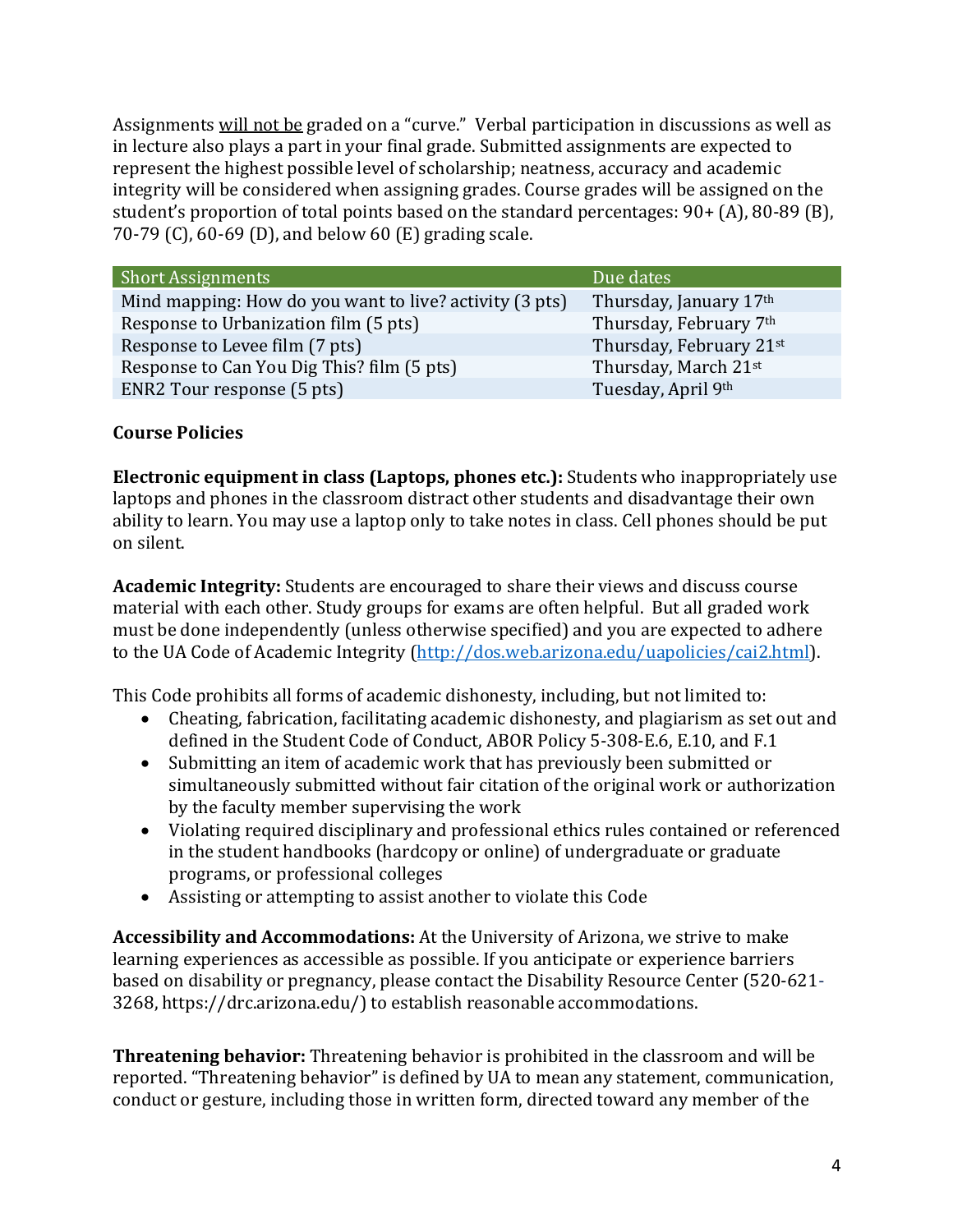University community that causes a reasonable apprehension of physical harm to a person or property. A student can be guilty of threatening behavior even if the person who is the object of the threat does not observe or receive it, so long as a reasonable person would interpret the maker's statement, communication, conduct or gesture as a serious expression of intent to physically harm. See http://policy.arizona.edu/education-andstudent-affairs/threatening-behavior-students

The University is committed to creating and maintaining an environment free of discrimination. See http://policy.arizona.edu/human-resources/nondiscrimination-andanti-harassment-policy

NOTE: All information in this syllabus may be subject to change at the discretion of the instructor.

| <b>Date</b>                    | <b>Topic</b>                                       | <b>Readings (and resources)</b>                                                                                                                                                                                                                                                                                                           |
|--------------------------------|----------------------------------------------------|-------------------------------------------------------------------------------------------------------------------------------------------------------------------------------------------------------------------------------------------------------------------------------------------------------------------------------------------|
| Thurs, Jan<br>10 <sup>th</sup> | Introduction to the course                         |                                                                                                                                                                                                                                                                                                                                           |
| Tues, Jan<br>15 <sup>th</sup>  | Sustainability and<br>environmental<br>learning    | Thomashow (2015), Environmental Learning in the<br>$\circ$<br>Anthropocene, Parts I and II                                                                                                                                                                                                                                                |
| Thurs, Jan<br>17 <sup>th</sup> | The origins of<br>sustainable<br>development       | Wheeler et al. (1987), Bruntland selection<br>$\circ$<br>Wheeler et al. (1992) Rio selection<br>$\circ$<br>UN, SDGs at<br>$\circ$<br>http://www.un.org/sustainabledevelopment/sustainable-<br>development-goals/                                                                                                                          |
| Tues, Jan<br>22 <sup>nd</sup>  | Development and<br>economics                       | Hawken (1997), Natural Capitalism<br>$\circ$<br>Hickel and Kirk (2017), Don't be Scared about the End of<br>$\Omega$<br>Capitalism - Be excited to build what comes next<br>Cramer (2017), The Raw Materials Transition in the<br>$\circ$<br>Amsterdam Metropolitan Area: Added Value for the<br>Economy, Well-Being, and the Environment |
| Thurs, Jan<br>24 <sup>th</sup> | Defining and mapping<br>sustainable<br>development | Krueger and Agyeman (2005), Sustainability<br>$\circ$<br>schizophrenia or "actually existing sustainabilities?"<br>toward a broader understanding of the politics and<br>promise of local sustainability in the US<br>Hopwood et al. (2005), Sustainable development:<br>$\circ$<br>Mapping different approaches                          |
| Tues, Jan<br>29 <sup>th</sup>  | Urbanization and<br>sustainability                 | US Cities Factsheet (2018)<br>$\circ$<br>Rockefeller Foundation, 100 Resilient Cities at<br>$\circ$<br>http://www.100resilientcities.org/<br>Next City, Top Stories at https://nextcity.org/<br>$\circ$                                                                                                                                   |
| Thurs Jan<br>31 <sup>st</sup>  |                                                    | Introduction to group city and sustainability project and in-class work                                                                                                                                                                                                                                                                   |

#### **DETAILED COURSE SCHEDULE AND READINGS (SUBJECT TO CHANGE)**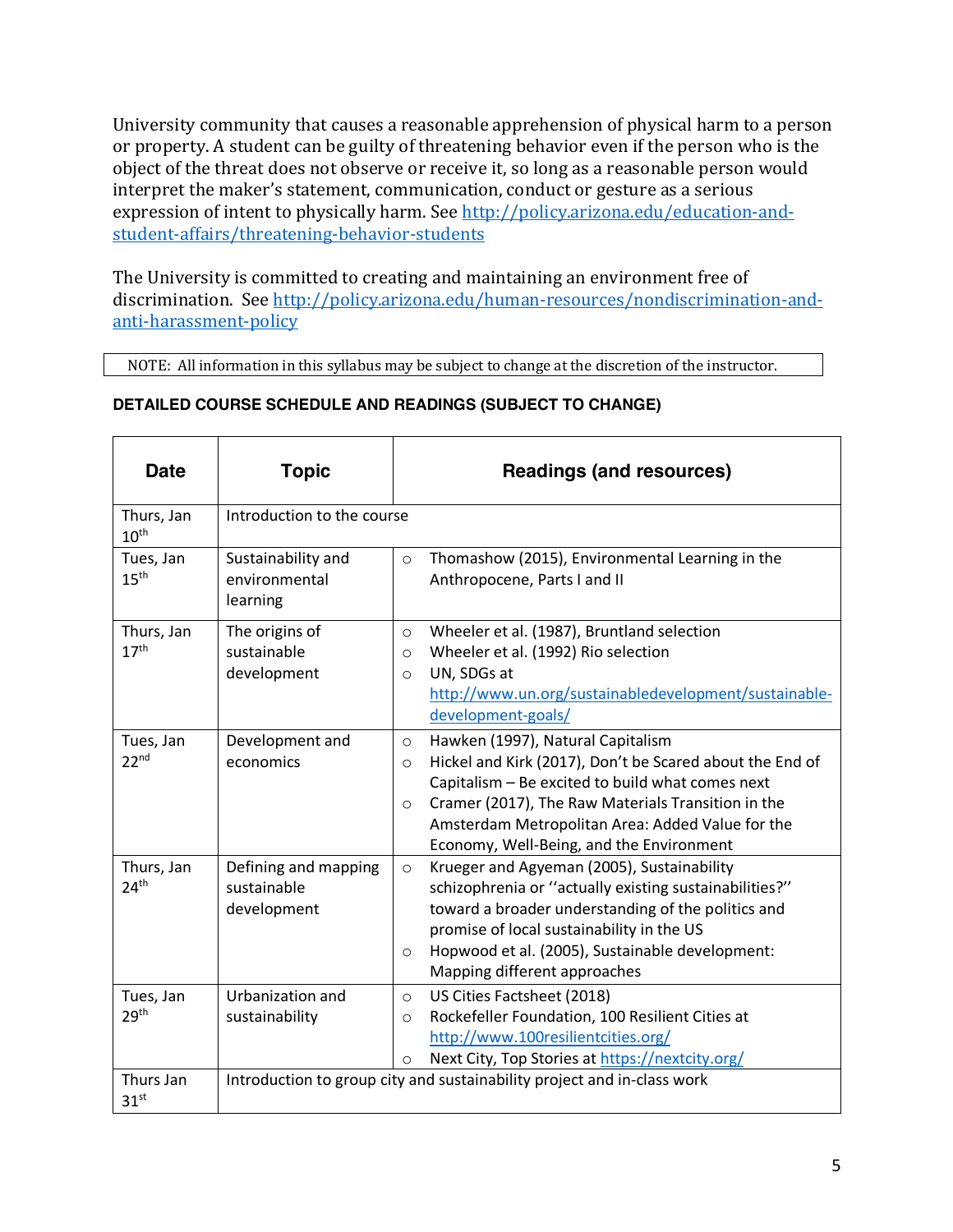| Tues, Jan 5 <sup>th</sup>      | Film: Urbanized                                     |                                                                      |  |
|--------------------------------|-----------------------------------------------------|----------------------------------------------------------------------|--|
| Thurs, Feb                     | Cities and sustainable                              | Jacobs (1993), The Death and Life of Great American<br>$\circ$       |  |
| 7 <sup>th</sup>                | development:                                        | Cities                                                               |  |
|                                | Sustainable Tucson                                  | Davis (2017), 'Sustainable Tucson' is a long way off, new<br>$\circ$ |  |
|                                |                                                     | study shows                                                          |  |
|                                |                                                     | City of Tucson, Plan Tucson 2013<br>$\circ$                          |  |
| Tues, Feb                      | Just sustainabilities                               | Agyeman (2013), Introducing Just Sustainabilities<br>$\circ$         |  |
| $12^{th}$                      |                                                     | Bullard (2017), Will Houston's post-Harvey Recovery<br>$\circ$       |  |
|                                |                                                     | Exacerbate Inequities or build a More Just City?                     |  |
|                                |                                                     | Petronzio (2012), Google maps: Story of Income<br>$\circ$            |  |
|                                |                                                     | Inequality                                                           |  |
| Thurs, Feb<br>14 <sup>th</sup> | Group city and sustainability project in-class work |                                                                      |  |
| Tues, Feb                      | Case study: Hurricane                               | Robertson and Fausett, 10 years after Katrina<br>$\circ$             |  |
| 19 <sup>th</sup>               | Katrina                                             | Newkirk (2017), Puerto Rico's Environmental Catastrophe<br>$\circ$   |  |
| Thurs, Feb<br>$21^{st}$        | Film: When the Levees Broke, Acts I and II          |                                                                      |  |
| Tues, Feb<br>26 <sup>th</sup>  | Midterm review                                      |                                                                      |  |
| Thurs, Feb<br>28 <sup>th</sup> | Midterm exam                                        |                                                                      |  |
| Mar $4^{th} - 8^{th}$          | <b>SPRING BREAK</b>                                 |                                                                      |  |
| Tues, Mar                      | Hand back and discuss exam                          |                                                                      |  |
| 12th                           |                                                     | Group city and sustainability project in-class work                  |  |
| Thurs, Mar                     | Water and cities:                                   | Weiser (2017), How Las Vegas Aims to be the next Silicon<br>$\circ$  |  |
| 14 <sup>th</sup>               | Insecurity and                                      | Valley for Water Innovation                                          |  |
|                                | injustice                                           | Los Angeles river Restoration at http://lariver.org<br>$\circ$       |  |
|                                |                                                     | Walton (2017), Philadelphia Water Rate Links Payments<br>$\circ$     |  |
|                                |                                                     | to Household Income                                                  |  |
| Tues, Mar<br>19 <sup>th</sup>  | Film: Can you dig this?                             |                                                                      |  |
| Thurs, Mar                     | Green architecture                                  | US Green Building Council, LEED certification at<br>$\circ$          |  |
| $21^{st}$                      | and design                                          | https://new.usgbc.org/leed                                           |  |
|                                |                                                     | National Geographic (2017), How Green Buildings Could<br>$\circ$     |  |
|                                |                                                     | Save Our Cities                                                      |  |
|                                |                                                     | Kolczak (2017), Top 10 Green Buildings of 2017<br>$\circ$            |  |
|                                |                                                     | Inhabitat, Sustainable building materials at<br>$\circ$              |  |
|                                | Dr. Adriana Zuniga-                                 | https://inhabitat.com/tag/sustainable-building-                      |  |
|                                | Teran, CAPLA                                        | materials/                                                           |  |
| Tues, Mar                      | Food justice and local                              | Agyeman (2013), Food<br>$\circ$                                      |  |
| 26 <sup>th</sup>               | food                                                | A Conversation with Gary Paul Nabhan (2016), Tucson as<br>$\circ$    |  |
|                                |                                                     |                                                                      |  |
|                                |                                                     | a UNESCO City of Gastronomy                                          |  |
|                                | Dr. Christina Greene,                               |                                                                      |  |